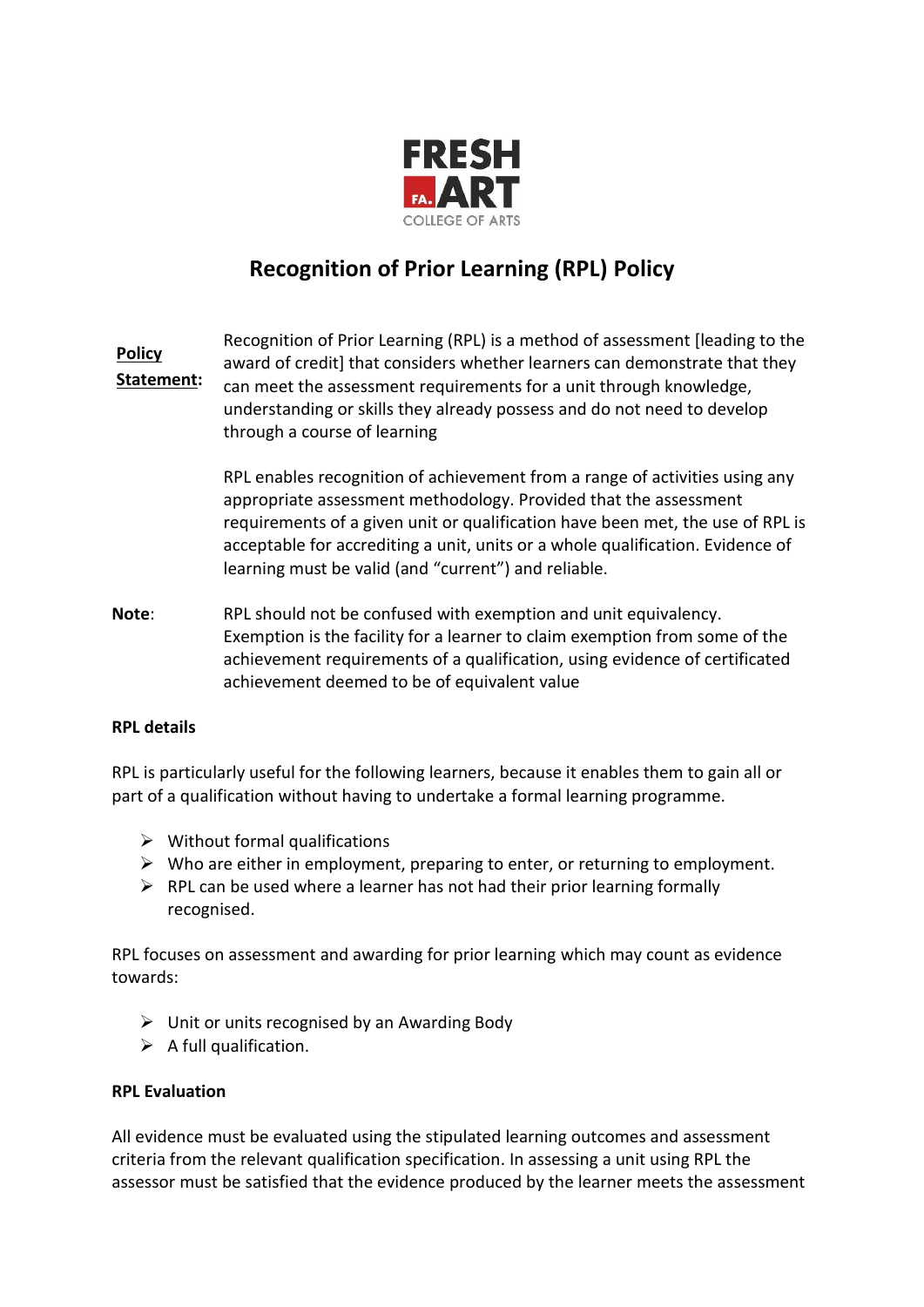standard established by the learning outcome and its related assessment criteria. The personnel with appropriate expertise and knowledge should be available to facilitate this.

## **Claiming RPL**

Most often RPL will be used for units. It is acceptable to claim for an entire qualification through RPL although this is not the normal practice because it would be unusual for a learner to be able to offer prior achievement that completely matches every aspect of a qualification's assessment requirements.

The prior achievement that would provide evidence of current knowledge, understanding and skills will vary from sector to sector. It will depend on the extent of the experience, technological changes and the nature of the outcome claimed. If the currency of any evidence is in doubt, the assessor may use questions to check understanding, and ask for the demonstration of skills to check competence. Note that the assessment strategy for each qualification must be adhered to.

The RPL process is not concerned with allowing for exceptional entry to, or exemption from, a programme of study.

The RPL process does not allow the recognition of any unit or qualification assessed by external assessment only. This is because such units are subject to specific evidence requirements.

Centres wishing to carry out RPL must ensure that:

- $\triangleright$  Learners are registered as soon as they formally start to gather evidence
- $\triangleright$  Records of assessment against prior learning are maintained
- $\triangleright$  Certification claims are made according to normal procedures
- $\triangleright$  All relevant evidence is assessed before assessment decisions are confirmed
- $\triangleright$  There are designated personnel with the appropriate expertise to support and assure the RPL process.